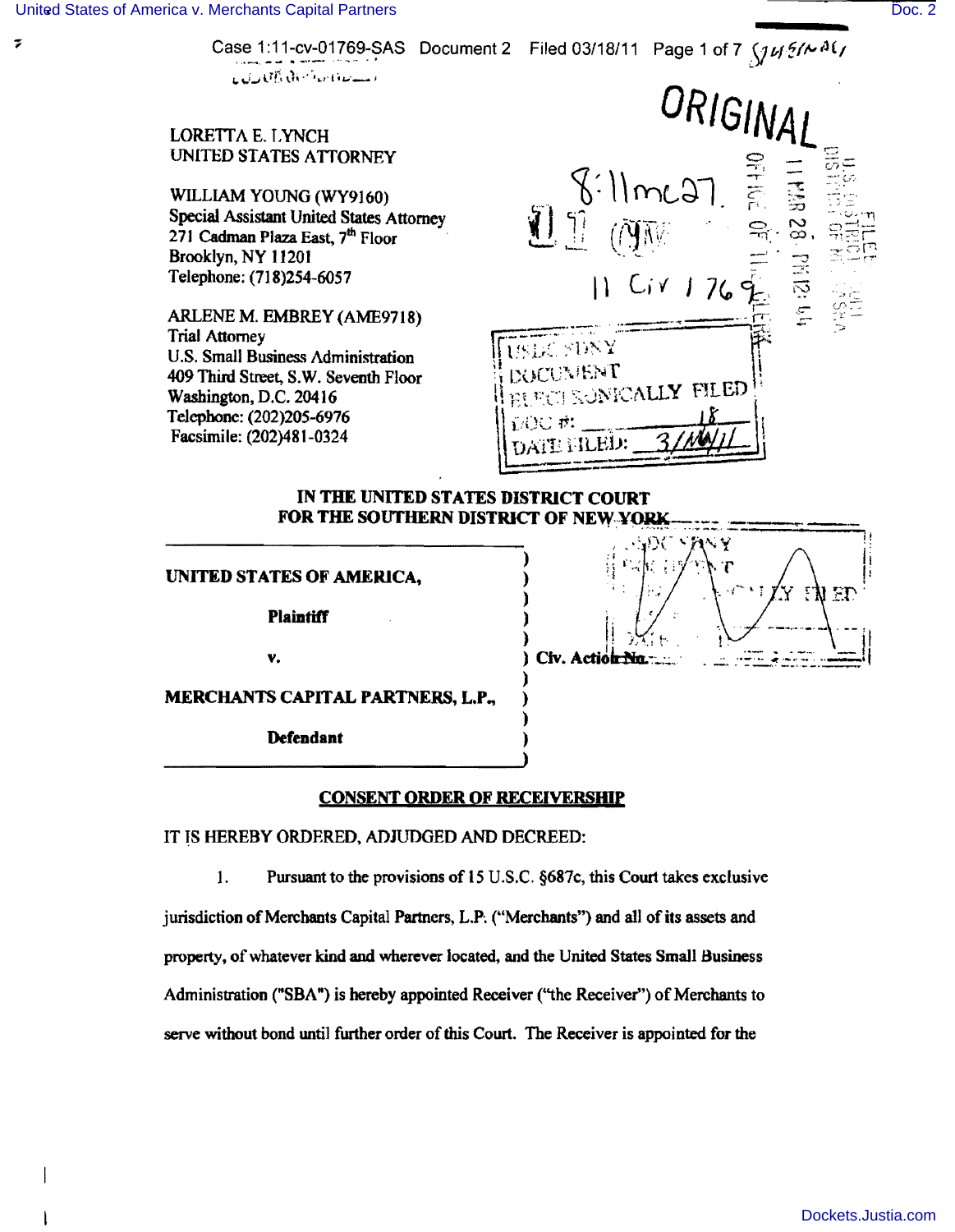$\overline{\mathcal{P}}$ 

purpose of marshalling and liquidating in an orderly manner all of Merchants's assets and satisfying the claims of creditors thereof in the order of priority as determined by this Court.

2. The Receiver shall have all powers, authorities, rights and privileges heretofore possessed by the general partner, managers, officers. directors. investment advisors and other agents of Merchants under applicable state and federal law. by the Certificate of Limited Partnership and Agreement of Limited Partnership of said limited partnership. in addition to all powers and authority of a receiver at equity. and all powers and authority conferred upon the Receiver by the provisions of 15 U.S.C. § 687c and 28 U.S.C. § 754. The, managers, officers, directors. investment advisors and agents of Merchants are hereby dismissed and the powers of the general partner are hereby suspended. Such persons shall have no authority with respect to Merchants's operations or assets. except to the extent as may hereafter be expressly granted by the Receiver. The Receiver shall assume and control the operation of Merchants and shall pursue and preserve all of its claims.

3. The past and/or present general partners, managers, officers, directors, investment advisors. agents. trustees, attorneys, accountants, and employees of Merchants, as well as aU those acting in their place, are hereby ordered and directed to turn over to the Receiver forthwith all books, records, documents, accounts and all other instruments and papers of and relating to Merchants and its assets and all other assets and property of the corporation. whether real or personal. The former General Partner and/or other agent of Merchants. shall furnish a written statement within ten (10) days after the entry of this Order, listing the identity, location and estimated value of all assets of

h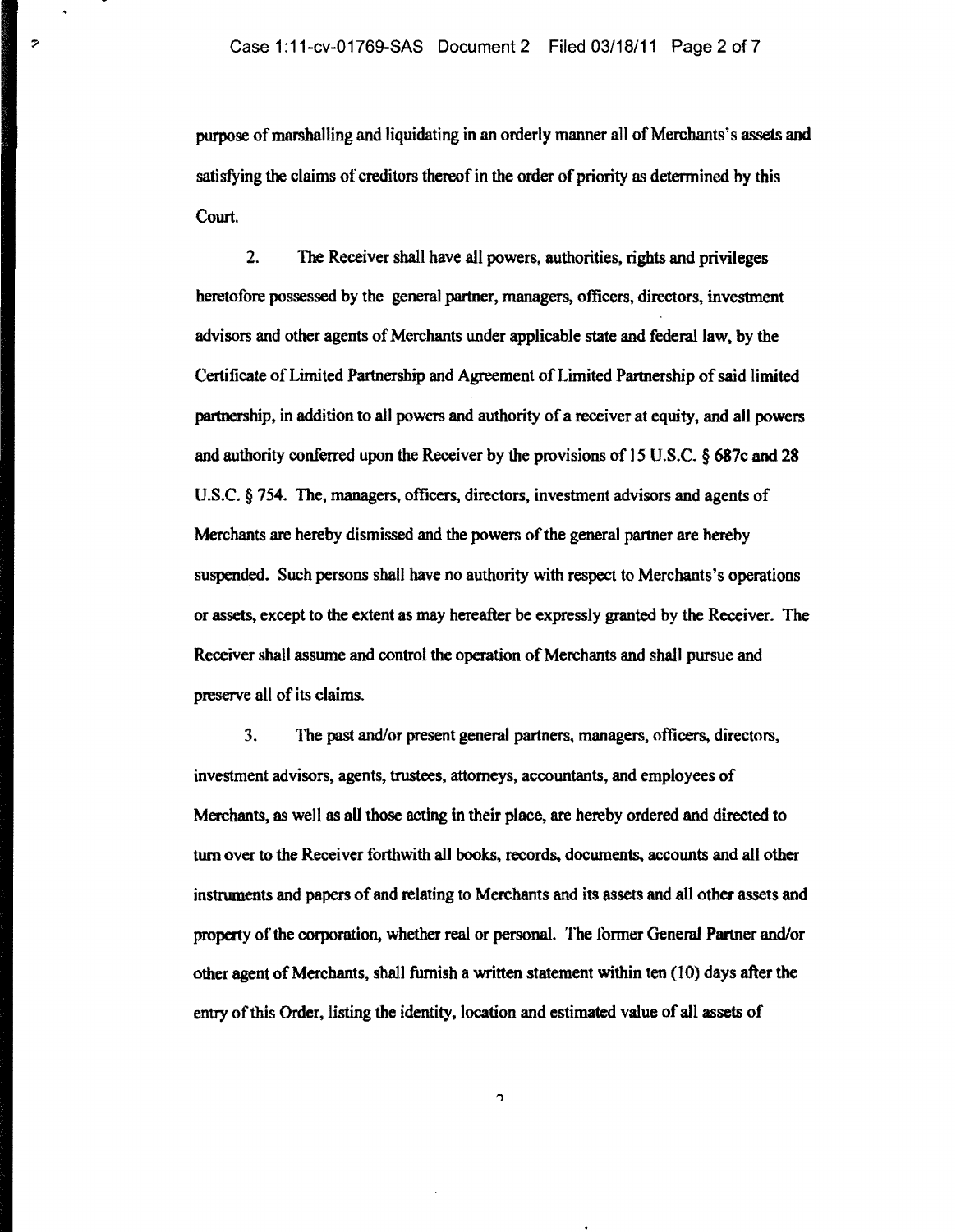$\tilde{\mathbf{v}}$ 

Merchants as well as the names, addresses and amounts of claims of all known creditors of Merchants. Within thirty (30) days following the entry of this Order, such person shall also furnish a written report describing all assets. All persons having control, custody or possession of any assets or property of Merchants are hereby directed to tum such assets and property over to the Receiver.

4. The Receiver shall promptly give notice of its appointment to all known partners, officers, directors, agents, employees, shareholders, creditors and debtors of Merchants, as the Receiver deems necessary or advisable to effectuate the operation of the receivership. All persons and entities owing any obligation or debt to Merchants, until further ordered by this Court, pay all such obligations in accordance with the terms thereof to the Receiver and its receipt for such payments shall have the same force and effect as if Merchants had received such payments.

5. The Receiver is hereby authorized to open such Receiver's accounts at banking or other financial institutions to extend credit on behalf of Merchants, to utilize SBA personnel, and to employ such other personnel as it may deem necessary to effectuate the operation of the receivership including, but not limited to, attorneys, accountants, and appraisers, and is further authorized to expend receivership funds to compensate such personnel in such amounts and upon such terms as the Receiver shall deem reasonable in light of the usual fees and billing practices and procedures of such personnel. The Receiver is not required to obtain Court approval prior to the disbursement of receivership funds for payments to personnel employed by the Receiver or for expenses that the Receiver deems advantageous to the orderJy administration and operation of the receivership. In addition, the Receiver is authorized to reimburse the

'1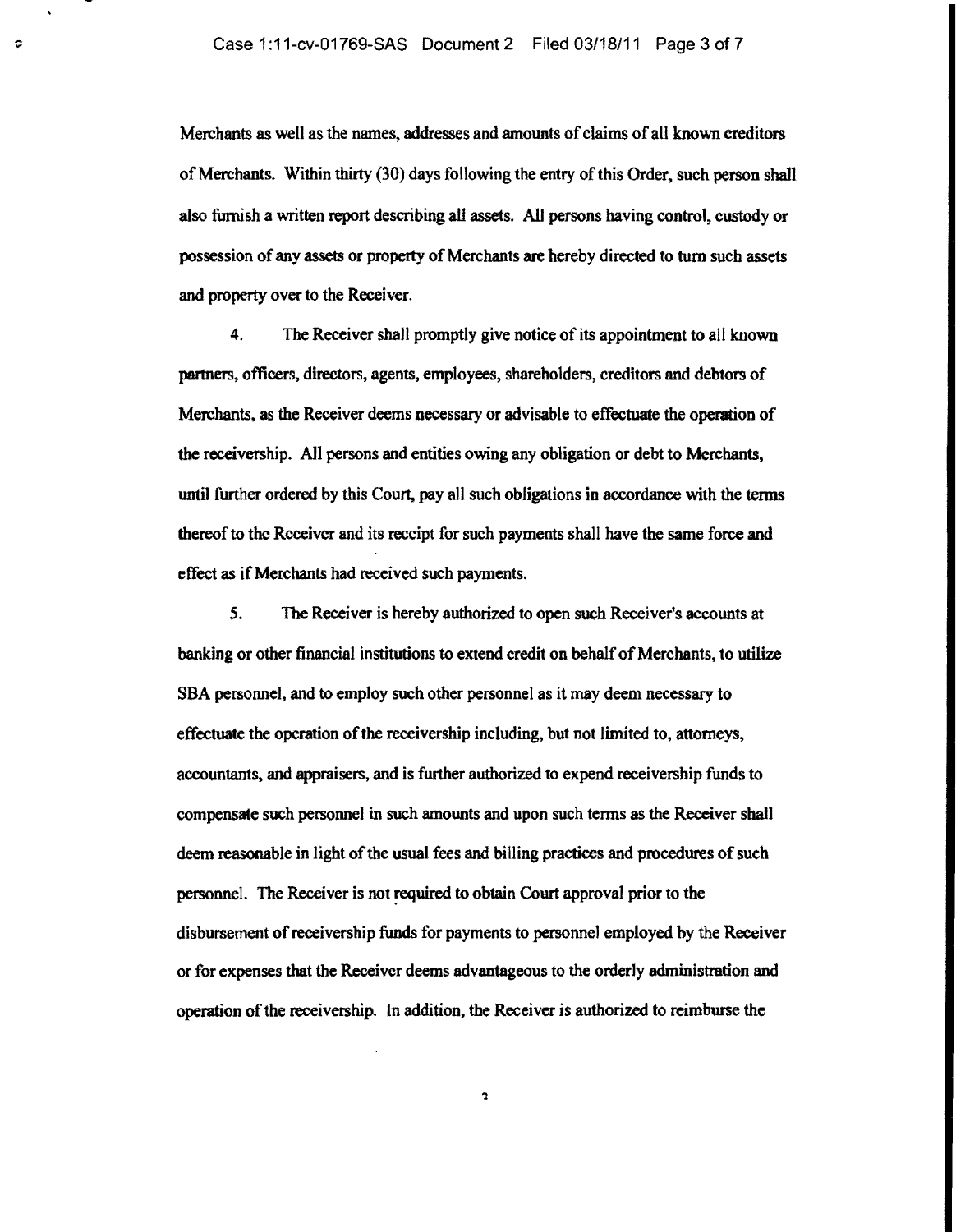SBA for travel expenses incurred by SBA personnel in the establishment and administration of the receivership. The Receiver may, without further order of this Court, transfer, compromise, or otherwise dispose of any asset (including without limitation any claim), other than real estate.

6. Merchants's past and/or present partners, officers, directors, agents, accountants, managers, shareholders, employees, debtors and creditors of Merchants and other appropriate persons (including without limitation, the defendant's portfolio of small business concerns and financial institutions doing business with defendant and/or defendant's portfolio of small business concerns) shall, upon reasonable notice, answer under oath to the Receiver all questions which the Receiver may put to tbem in compliance with the Federal Rules of Civil Procedure, and pursuant thereto shall produce any documents as required by the Receiver regarding the business of said corporation, or any other matter relevant to the operation or administration of the receivership or the collection of funds due to Merchants. In the event that the Receiver deems it necessary to require the appearance of the aforementioned persons, the production of documents, infonnation, or any other discovery concerning the assets, property or business operations of Merchants, or any other matter relevant to the operation or administration of the Receivership or the collection of funds due to Merchants, the Receiver shall make its discovery request(s) in compliance with the notice, subpoena and other Federal Rules of Civil Procedure.

7. The parties or prospective parties to any and all civil legal proceedings wherever located, including, but not limited to arbitration proceedings, bankruptcy or foreclosure actions, default proceedings, or any other proceedings involving (i) Merchants,

 $\boldsymbol{\Lambda}$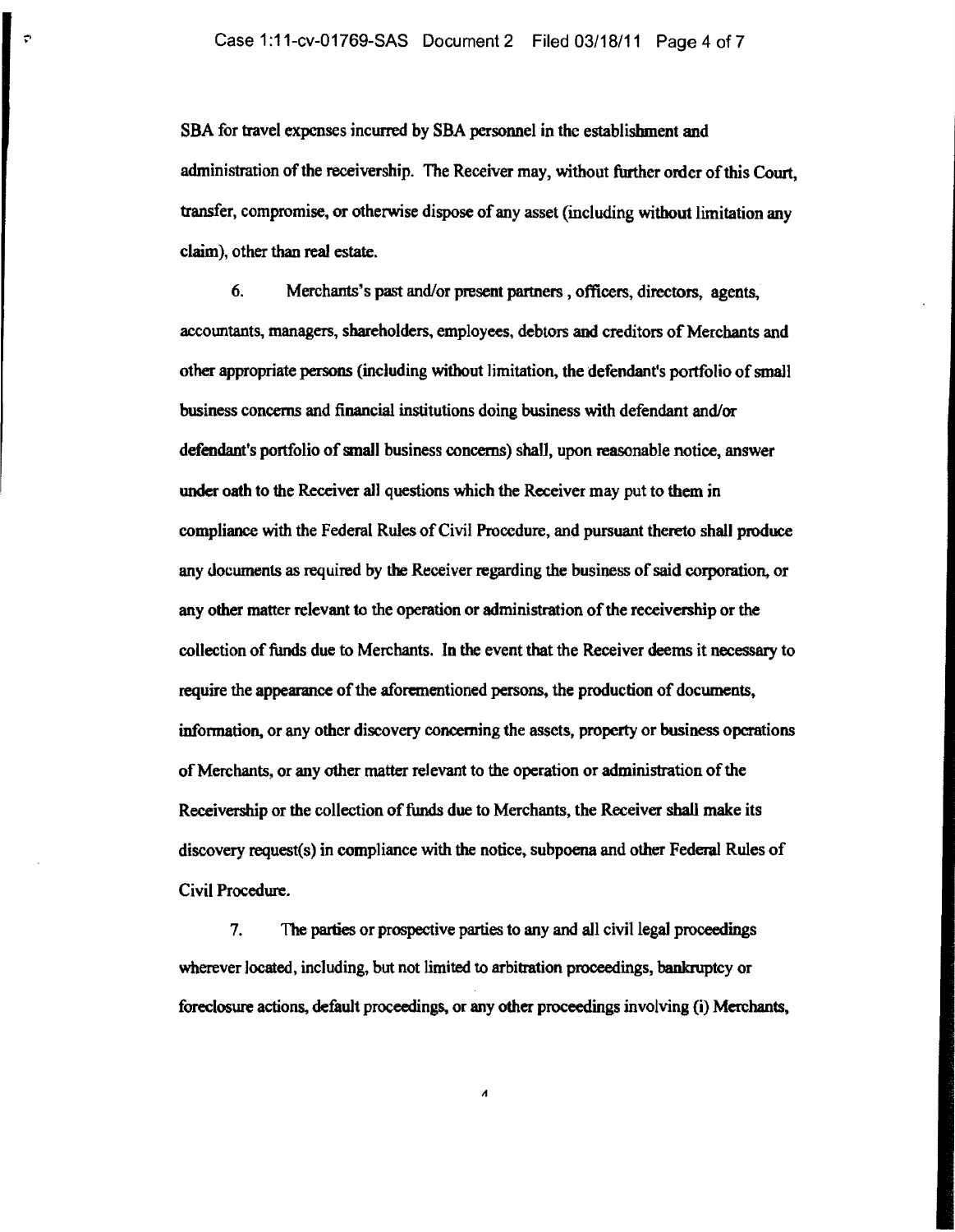$\overline{z}$ 

(ii) any assets of Merchants, (iii) the Receiver for Merchants or (iv) Merchants's present or past officers, directors, managers, or general partners (including the managers or members of such general partner) to the extent said civil legal proceedings involve any action taken by them while acting in their official capacity with Merchants, are enjoined from taking any action, including discovery, commencing or continuing any legal proceeding of any nature without further order of this Court.

8. All civil legal proceedings wherever located, including arbitration proceedings, foreclosure activities, bankruptcy actions, or default proceedings, but excluding the instant proceeding, involving (i) Merchants, (ii) any of assets of Merchants, (iii) the Receiver for Merchants or (iv) Merchants's present or past officers, directors. managers, or general partners (including the managers or members of such general partner) to the extent said civil legal proceedings involve any action taken in their official capacity for Merchants are stayed in their entirety, and all Courts having any jurisdiction thereof are enjoined from taking or permitting any action in such proceedings until further Order of this Court.

9. Further. as to a cause of action accrued or accruing in favor of Merchants against a third person or party. any applicable statute of limitation is tolled to the extent allowed by applicable law during the period in which this injunction against commencement of legal proceedings is in effect as to that cause of action.

10. Merchants and its past and/or present managers, general partner or limited partners, officers. directors, agents, investment advisors, employees and other persons acting in concert or participating therewith be, and they hereby are, enjoined from either directly or indirectly taking any actions or causing any such action to be taken which

 $\boldsymbol{\varsigma}$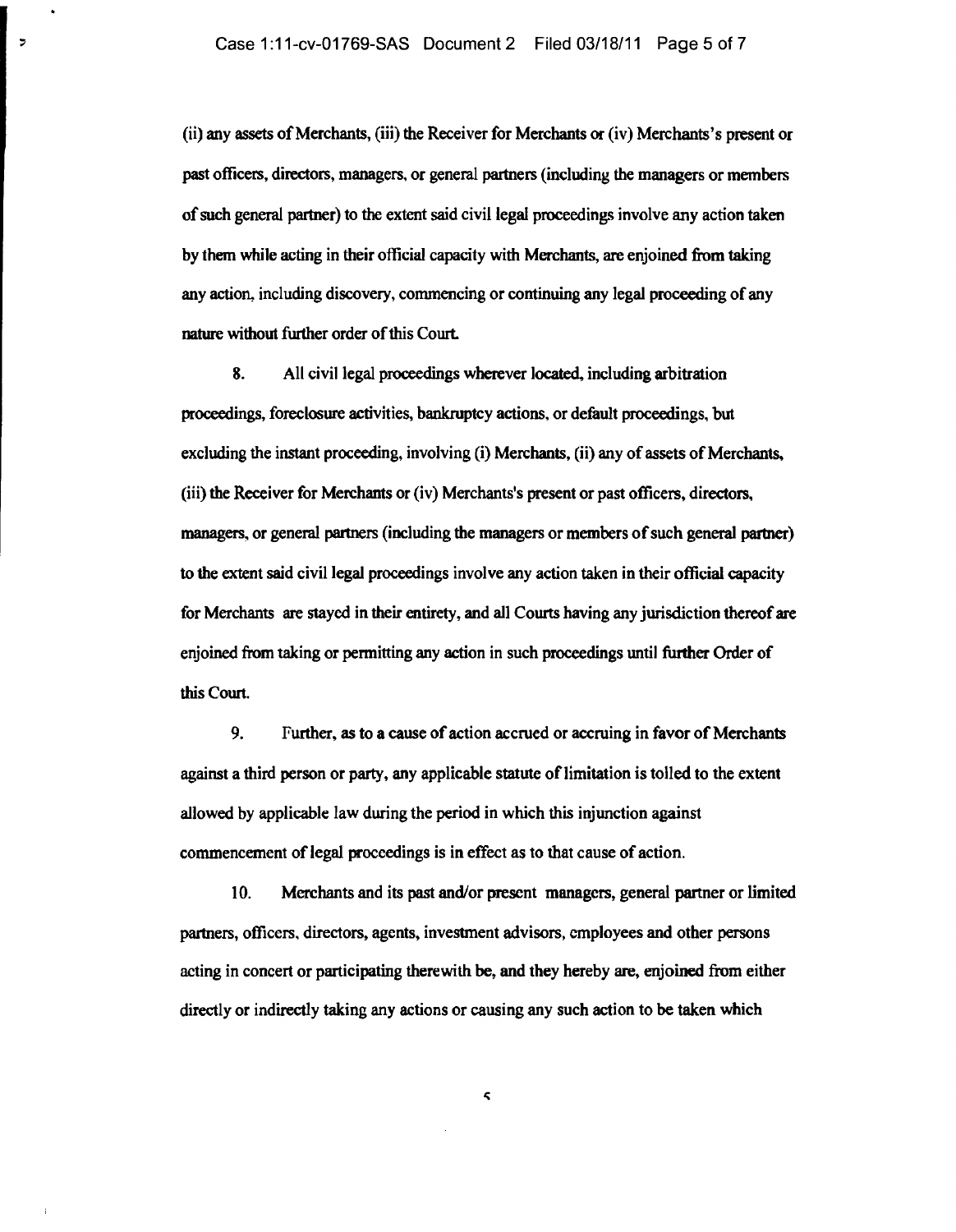z

would dissipate the assets and/or property of Merchants to the detriment of the Receiver appointed in this cause, including but not limited to destruction of corporate records, or which would violate the Small Business Investment Act of 1958, as amended, 15 U.S.C. 661 et. seq., or the regulations promulgated thereunder ("Regulations"), 13 C.F.R. Part 107.

11. The Receiver is authorized to borrow on behalf of Merchants, from the SBA, up to \$1,000,000, and is authorized to cause Merchants to issue Receiver's Certificates of Indebtedness in the principal amounts of the sums borrowed. which certificates will bear interest at or about 10 percent per annum and will have a maturity date no later than 18 months after the date of issue. Said Receiver's Certificates of shall have priority over all other debts and obligations of Merchants, excluding administrative expenses of the Receivership, whether presently existing or hereinafter incurred, including without limitation any claims of partners of Merchants.

12. This Court determines and adjudicates that Merchants has violated the Small Business Investment Act, 15 U.S.C. 661 et. seq, and the Regulations promulgated thereunder at 13 C.F.R. § 107.1 et. seq, as alleged in the Complaint filed in this matter.

13. After completing its activities in accordance with this Order, the Receiver may recommend that Merchants's license as an SBIC be revoked and that control of the limited partnership be returned to Merchants's general partner and/or its designee or successor in interest.

Á